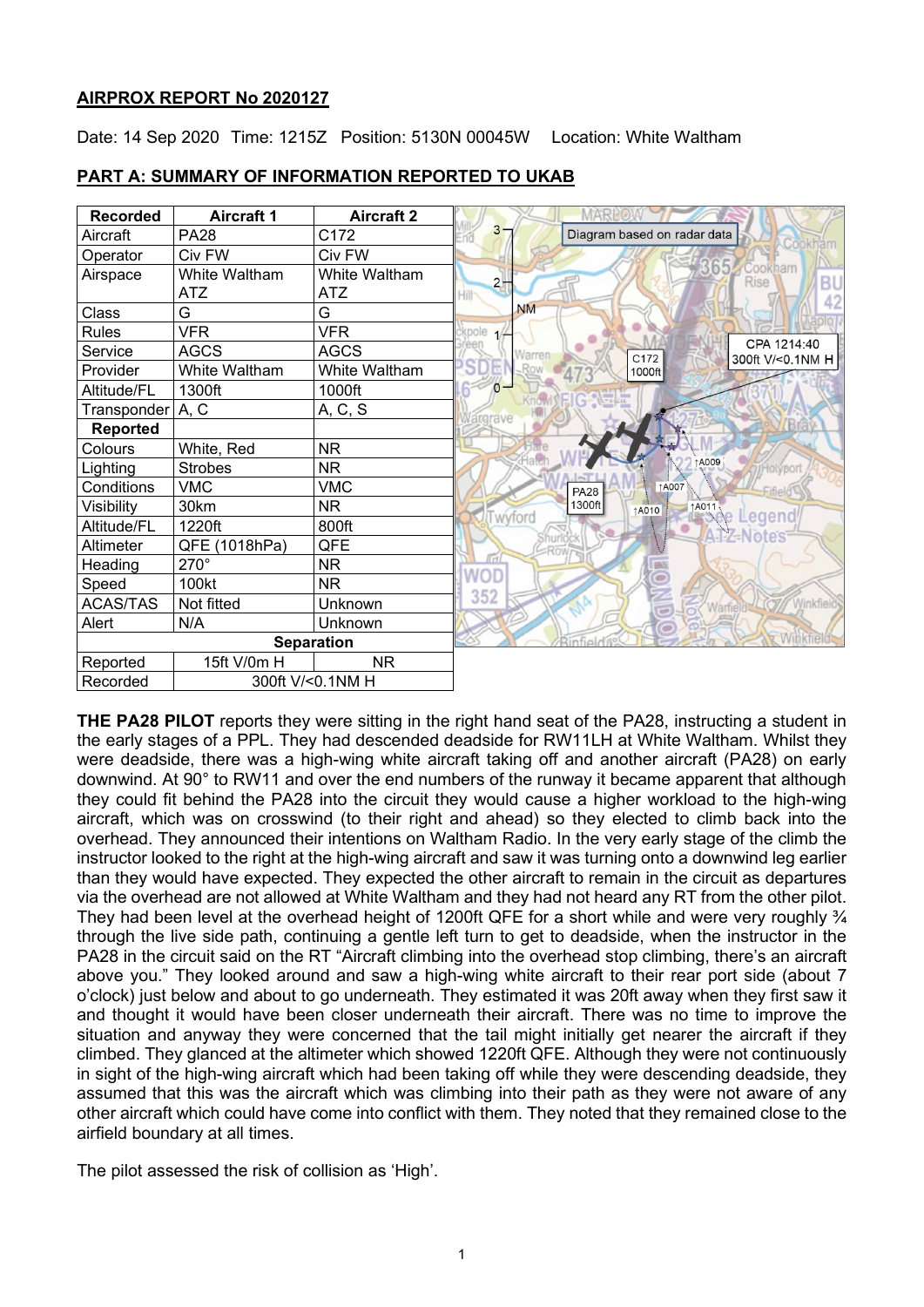**THE C172 PILOT** reports flying the C172 with one passenger in the RHS. They departed White Waltham RW11 quite closely following a Cherokee with the intention of departing the circuit from the downwind leg. They reached circuit height of 800ft quite quickly as they were quite light. The pilot briefly lost contact with the Cherokee ahead and turned onto the downwind leg. They were then alerted by the passenger that the Cherokee was on the right and quite close. The pilot made a slight left turn of about 10° or so and allowed the aircraft to climb a little. They were aware that departures from overhead are not allowed and were sure they were not going to infringe the overhead. Until that point they had not heard about any traffic in the overhead. While ensuring that they maintained separation from the Cherokee they heard someone on the R/T advising that the departing C172 should stop climbing. They presumed the other pilot thought they were continuing to climb; they were not. They immediately started a descent and shortly after a club PA28 passed overhead. It was difficult to estimate the separation but they didn't need to take any avoiding action. The departing Cherokee had pulled ahead by this time and there was no further conflict. As the PA28 was coming from the left and above, it was in the inevitable blind spot of any high wing aircraft but obviously they could be seen from the PA28. They did not consider filing a report as they did not have to avoid and presumed they could be seen from the other aircraft. They continued en-route without further incident.

The pilot did not assess the risk of collision.

**THE WHITE WALTHAM AGO** reports that their first indication of the Airprox came via a radio transmission from an instructor who was in the circuit at the time who alerted the instructor in [PA28 C/S] to the proximity of [C172 C/S]. They were pretty sure that they were not sitting at the radio at the time, but could not remember clearly enough to be certain. After hearing the radio call, they turned to look out of the window and saw the PA28 above and to the left of the C172, with a margin of what must have been about 40 or 50ft between them. RW11 was in use at the time, and they initially thought that the aircraft were on downwind as they were both on the live side heading in a roughly north westerly direction. It was only after a conversation on the ground with the pilot of [PA28 C/S] that they realised this had occurred in the overhead, which made sense considering the altitude at which they had seen them. The pilot of [PA28 C/S] thought that the pilot of [C172 C/S], who had recently taken off, must have chosen to depart the airfield from the overhead rather than downwind. The C172 pilot may have made a radio call to this effect, but the AGO could not remember clearly whether they did. The instructor in the PA28 commented afterwards that they thought the C172 pilot must have been able to see them in the overhead. After the Airprox, the PA28 continued in a left turn to descend on the dead side to join the circuit, and the C172 departed to the north.

## **Factual Background**

The weather at Heathrow was recorded as follows:

METAR COR EGLL 141150Z AUTO 12005KT 070V180 9999 NCD 27/12 Q1022 NOSIG=

## **Analysis and Investigation**

#### **UKAB Secretariat**

Although White Waltham does not have any radar, the incident could be seen on the NATS area radars. At 1213:52 (Figure 1) the C172 could be seen just after take-off, passing 500ft, with the PA28 on the deadside. A second PA28 could also be seen in the circuit. By 1214:24 (Figure 2), the Airprox PA28 had turned crosswind and climbed, as described in their narrative; the C172 was indicating 900ft at this point. CPA was at Figure 3 when the PA28, indicating 1300ft, passed over the C172 at 1000ft.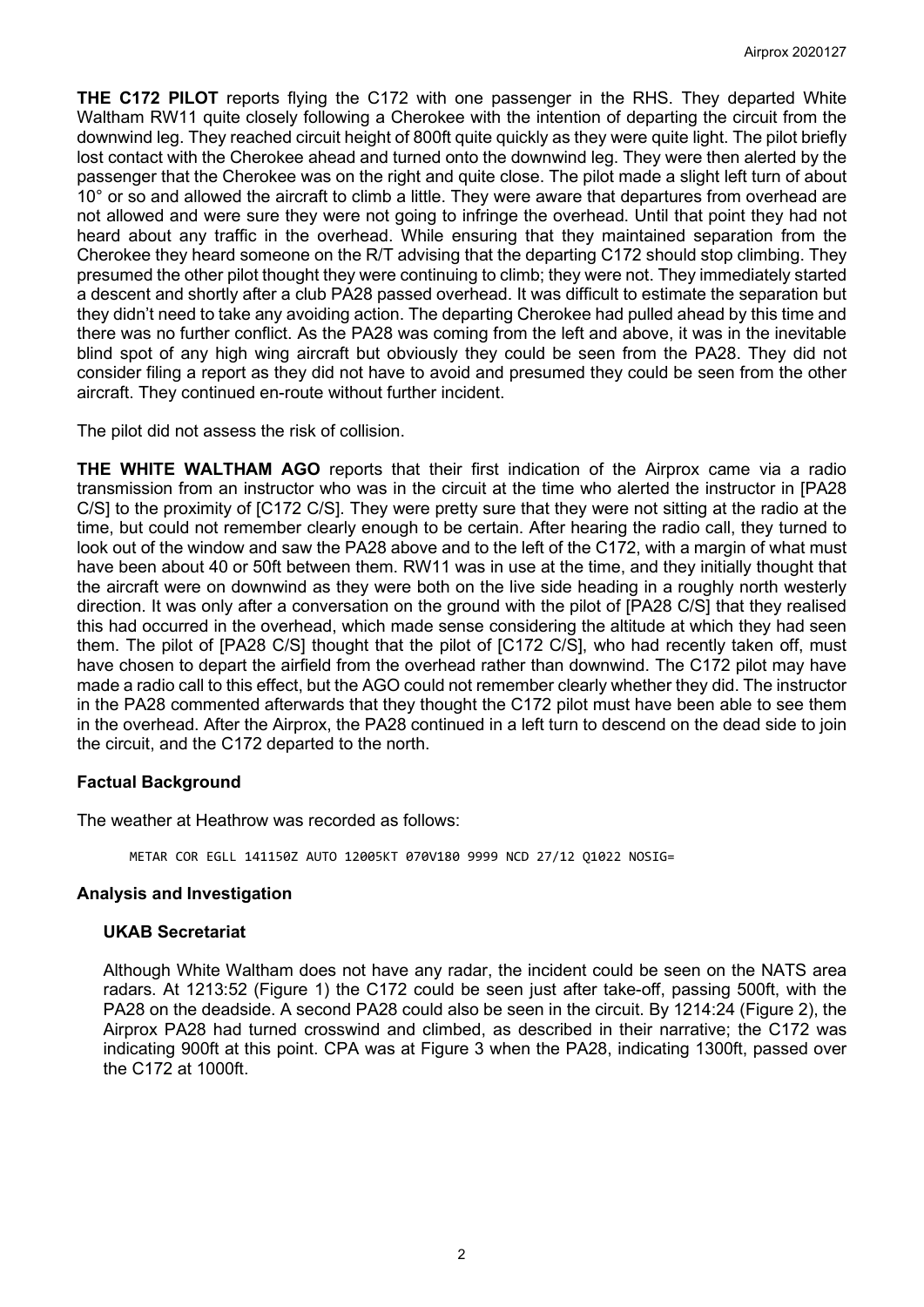





Figure 3: CPA 1214:40

The PA28 and C172 pilots shared an equal responsibility for collision avoidance and not to operate in such proximity to other aircraft as to create a collision hazard.<sup>[1](#page-2-0)</sup> An aircraft operated on or in the vicinity of an aerodrome shall conform with or avoid the pattern of traffic formed by other aircraft in operation. [2](#page-2-1)

# **Summary**

An Airprox was reported when a PA28 and a C172 flew into proximity in the visual circuit at White Waltham at 1215Z on Monday 14<sup>th</sup> September 2020. Both pilots were operating under VFR in VMC. both were receiving an AGCS from White Waltham.

# **PART B: SUMMARY OF THE BOARD'S DISCUSSIONS**

Information available consisted of reports from both pilots, radar photographs/video recordings, reports from the air traffic controllers involved and reports from the appropriate operating authorities. Relevant contributory factors mentioned during the Board's discussions are highlighted within the text in bold, with the numbers referring to the Contributory Factors table displayed in Part C.

Due to the exceptional circumstances presented by the coronavirus pandemic, this incident was assessed as part of a 'virtual' UK Airprox Board meeting where members provided a combination of written contributions and dial-in/VTC comments.

<span id="page-2-0"></span><sup>1</sup> SERA.3205 Proximity.

<span id="page-2-1"></span><sup>2</sup> SERA.3225 Operation on and in the Vicinity of an Aerodrome.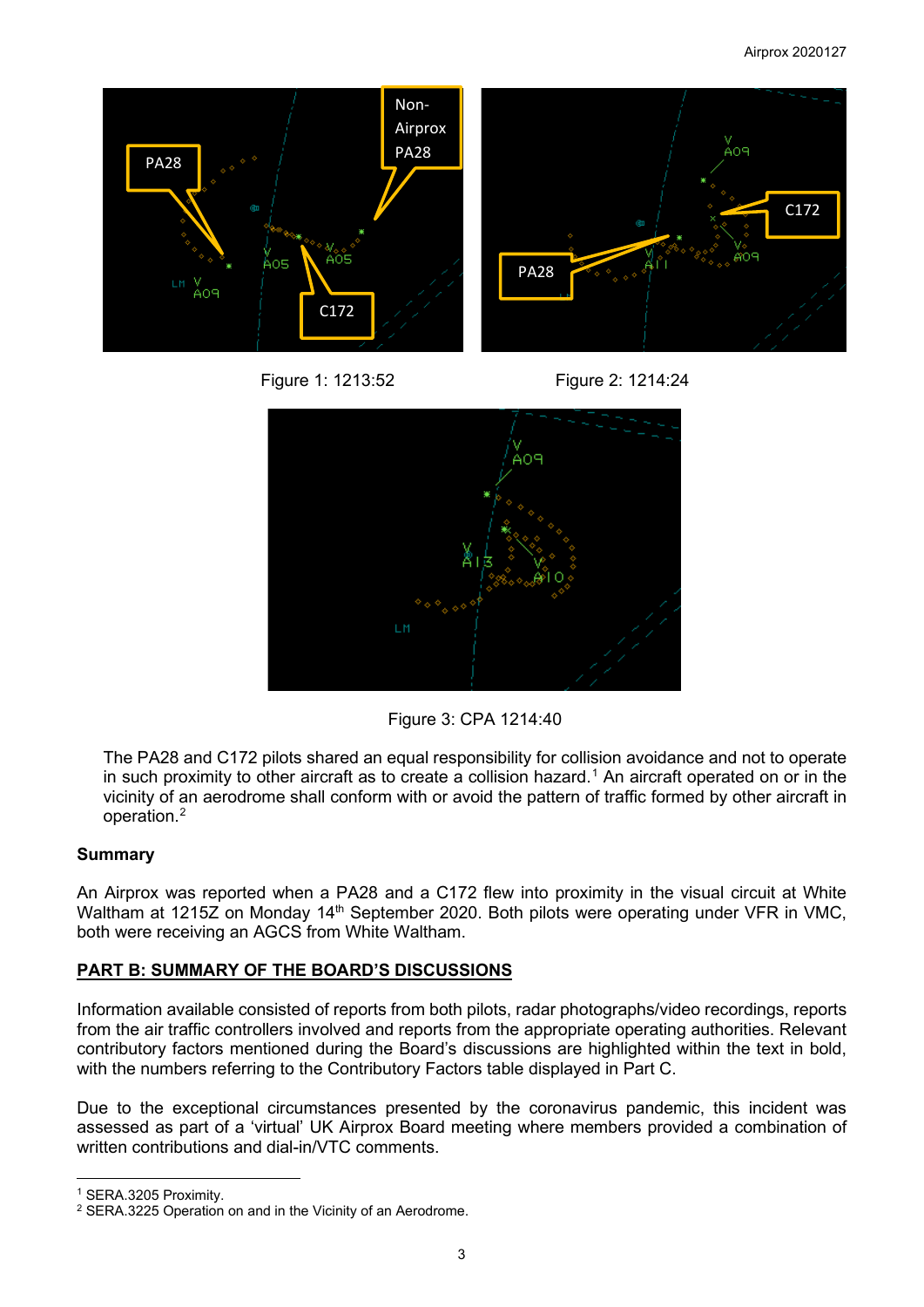The Board first discussed the actions of the PA28 pilot. They had climbed into the overhead in order to fit in around other aircraft in the circuit. However, when in the overhead they did not expect there to be another aircraft climbing above the height of the circuit in the downwind position. Although aware of the C172 in the circuit, they were alerted to its proximity (by the other PA28 pilot in the circuit) and once alerted, saw it in their 7 o'clock. The pilot was no doubt startled by the encounter because they perceived the C172 to be extremely close (**CF5**). By the time the pilot had seen the C172, there was no opportunity to take any avoiding action, indeed the pilot thought that to do so would worsen the situation, making this effectively a non-sighting by the PA28 pilot (**CF9**).

Turning to the C172 pilot, they reported departing downwind and, in trying to remain clear of other aircraft in the circuit, climbed slightly from the downwind position, bringing them into proximity with the PA28 in the overhead (**CF2**). Members thought that although the C172 pilot reported not knowing about the PA28 in the overhead, they should have heard the other pilot on the RT and therefore probably did not assimilate the information that it was there (**CF4**). Consequently, in continuing the climb above the circuit height, and noting that they also flew a tighter circuit than the other circuit traffic, members thought that the C172 pilot did not sufficiently integrate with the PA28 (**CF3, CF6**). The high-wing of the C172 would have obscured the PA28 from the C172 pilot's view (**CF7**), meaning that by the time the pilot saw the PA28 it was already passing overhead and it was too late to take any action (**CF9**), although the pilot perceived that they did not need to take any avoiding action anyway.

White Waltham operates with a AGO who is not required to sequence or separate the aircraft in the circuit (**CF1**). The AGO operator was not aware of the Airprox until alerted by the call from the non-Airprox PA28 pilot, at which point they looked out of the window and assessed the two aircraft to be in the region of 50ft apart. The Board thought that the AGO operator could not have been expected to do anything differently, but they commended the non-Airprox PA28 pilot for making the call which subsequently alerted the pilots to the situation.

When assessing the risk, members could not reconcile the radar separation with that reported by the PA28 pilot, the other pilot in the circuit and the AGO, and could only surmise that there was an element of startle factor, coupled with radar tolerances/transponder inaccuracies that meant the separation was closer than the radar picture suggested. With that in mind, together with the late sighting by both pilots, the Board quickly agreed that there had been a risk of collision (**CF8**). They discussed whether either pilot had the time to take avoiding action and agreed that the late nature of the sighting by both pilots described a situation where safety had been reduced to the minimum; Risk Category A.

# **PART C: ASSESSMENT OF CONTRIBUTORY FACTORS AND RISK**

| 2020127                                                        |                                            |                                                                     |  |  |  |
|----------------------------------------------------------------|--------------------------------------------|---------------------------------------------------------------------|--|--|--|
| Factor                                                         | <b>Description</b>                         | Amplification                                                       |  |  |  |
| <b>Ground Elements</b>                                         |                                            |                                                                     |  |  |  |
| • Situational Awareness and Action                             |                                            |                                                                     |  |  |  |
| Contextual                                                     | • ANS Flight Information Provision         | Not required to monitor the aircraft under the agreed<br>service    |  |  |  |
| <b>Flight Elements</b>                                         |                                            |                                                                     |  |  |  |
| <b>• Tactical Planning and Execution</b>                       |                                            |                                                                     |  |  |  |
| <b>Human Factors</b>                                           | • Action Performed Incorrectly             | Incorrect or ineffective execution                                  |  |  |  |
| <b>Human Factors</b>                                           | • Monitoring of Other Aircraft             | Did not avoid/conform with the pattern of traffic already<br>formed |  |  |  |
| • Situational Awareness of the Conflicting Aircraft and Action |                                            |                                                                     |  |  |  |
| <b>Human Factors</b>                                           | • Understanding/Comprehension              | Pilot did not assimilate conflict information                       |  |  |  |
| Human Factors                                                  | • Situational Awareness and Sensory Events | Pilot was concerned by the proximity of the other aircraft          |  |  |  |
| Human Factors                                                  | • Monitoring of Other Aircraft             | Pilot did not sufficiently integrate with the other aircraft        |  |  |  |
| • See and Avoid                                                |                                            |                                                                     |  |  |  |
| Contextual                                                     | • Poor Visibility Encounter                | One or both aircraft were obscured from the other                   |  |  |  |
|                                                                |                                            |                                                                     |  |  |  |

Contributory Factors: